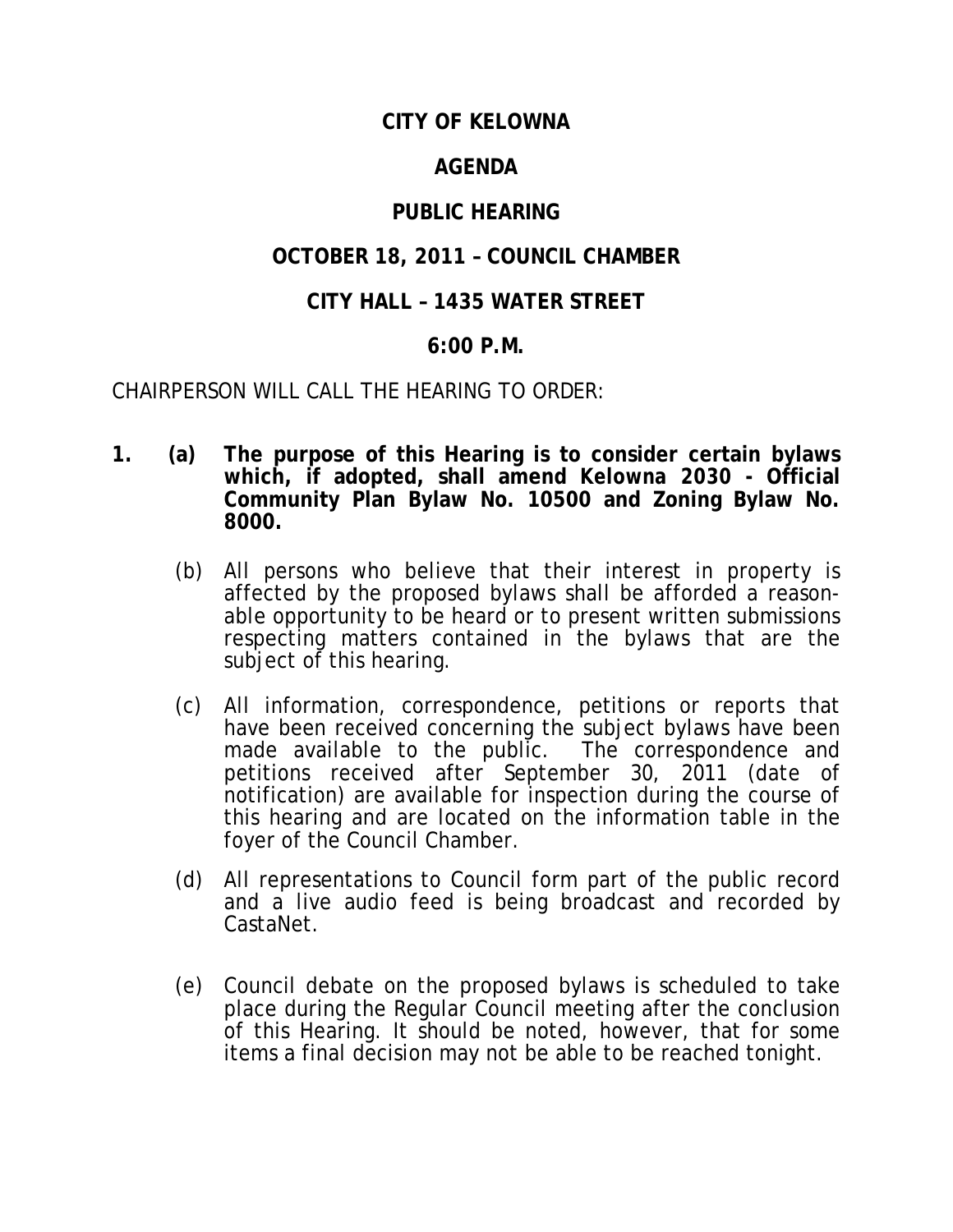- (f) It must be emphasized that Council will not receive any representation from the applicant or members of the public after conclusion of this Public Hearing.
- **2. The City Clerk will provide information as to how the meeting was publicized.**

#### **3. INDIVIDUAL BYLAW SUBMISSIONS:**

| Item 3.1                                                        |                                                                                                                                                                                                                                                                                            |
|-----------------------------------------------------------------|--------------------------------------------------------------------------------------------------------------------------------------------------------------------------------------------------------------------------------------------------------------------------------------------|
| BYLAW NO. 10568 (OCP11-0006) and<br>BYLAW NO. 10594 (TA11-0009) | Text Amendment to Kelowna 2030 - Official Community<br>Plan Bylaw No. 10500 and City of Kelowna Zoning Bylaw<br>No. 8000                                                                                                                                                                   |
| Applicant:                                                      | City of Kelowna                                                                                                                                                                                                                                                                            |
| Purpose:                                                        | The applicant is proposing text amendments to Kelowna 2030<br>- Official Community Plan Bylaw No. 10500 and City of<br>Kelowna Rezoning Bylaw No. 8000 in relation to the<br>Downtown Plan Charrette recommendations.                                                                      |
| Item $3.2$                                                      |                                                                                                                                                                                                                                                                                            |
| BYLAW NO. 10604 (OCP11-0005) and<br>BYLAW NO. 10605 (Z11-0047)  | LOCATION: 1170 Brant Avenue                                                                                                                                                                                                                                                                |
| Legal Description:                                              | Portion of Lot 3, Section 30, Township 24, ODYD, Plan 10537                                                                                                                                                                                                                                |
| Owner/Applicant:                                                | 0911176 BC Ltd./Architecturally Distinct Solutions                                                                                                                                                                                                                                         |
| <b>Official Community Plan Amendment:</b>                       | To change the Future Land Use Designation from the S2RES -<br>Single/Two Unit Residential designation and the PARK - Major<br>Park and Open Space designation to the MRL - Multiple Unit<br>Residential (Low Density) designation and the PARK - Major<br>Park and Open Space designation. |
| <b>Requested Zoning Change</b><br>Purpose:                      | From the RU1 - Large Lot Housing zone to the RM3 - Low<br>Density Multiple Housing zone and the P3 - Parks and Open<br>Space zone.<br>The applicant is proposing to amend the City of Kelowna                                                                                              |
|                                                                 | Official Community Plan and rezone a portion of the property<br>in order to allow the development of 18 townhouse units, 4<br>of which are to be designated as affordable housing.                                                                                                         |
| Item $3.3$                                                      |                                                                                                                                                                                                                                                                                            |
| BYLAW NO. 10606 (OCP09-0017) and<br>BYLAW NO. 10607 (Z09-0079)  | LOCATION: 3471 Lakeshore Road                                                                                                                                                                                                                                                              |
| Legal Description:                                              | Lot 36, District Lot 134, ODYD, Plan 3886                                                                                                                                                                                                                                                  |
| Owner/Applicant:                                                | Natisa Development Corporation/City of Kelowna                                                                                                                                                                                                                                             |
| <b>Official Community Plan Amendment:</b>                       | To change the Future Land Use Designation from the Mixed<br>Use (Residential/Commercial) designation to the Single/Two<br>Unit Residential designation.                                                                                                                                    |
| Requested Zoning Change:                                        | From the C9 - Tourist Commercial zone to the RU6 - Two<br>Dwelling Housing zone.                                                                                                                                                                                                           |
| Purpose:                                                        | The applicant is proposing to amend the City of Kelowna<br>Official Community Plan and rezone the subject property in                                                                                                                                                                      |

order to return the property to its previous zoning.